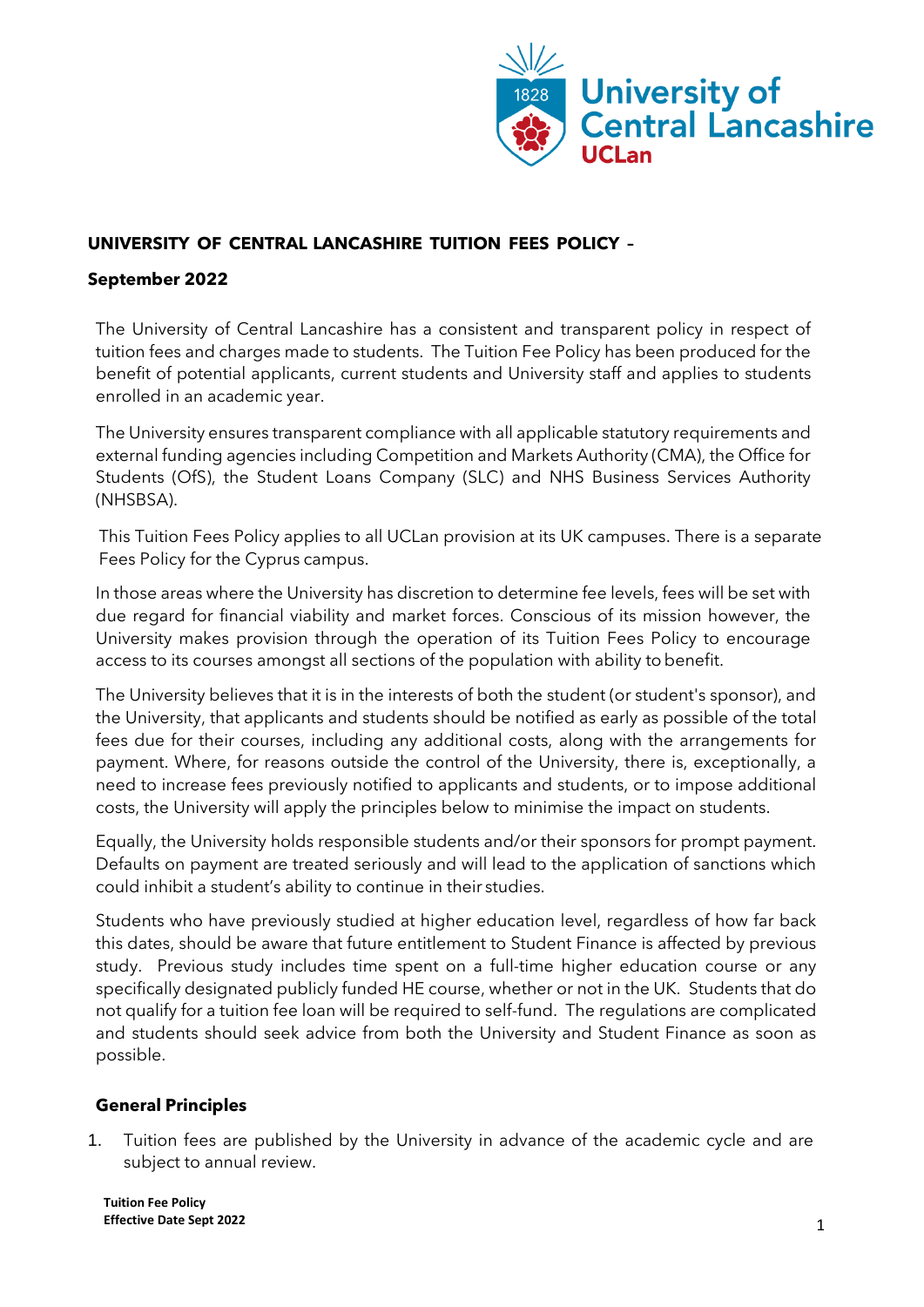

- 2. For each course of study the University will set, publish and charge tuition fees for the full duration of the course, including sandwich placement years. The level of tuition fees for the full duration of each course of study will be set and published before the start of the application process. Where it is not possible to confirm the total costs of a modular course, the University will provide as much information as possible, such as the likely number of credits and the cost of individual credits that are available.
- 3. All costs that relate to items that are essential to complete the course of study will be included in the tuition fees. (Please note there are some limited exceptions to this such as for courses which involve a mandatory period of study abroad. Where exceptions do apply, the additional fees payable for those courses, in addition to tuition fees, will be made clear to students prior to application. Some postgraduate Research, Doctoral and Masters students must pay bench fees in addition to tuition fees – see appendix 4). Costs that relate to items that are not essential to complete the course of study, and hence are optional for students, are not included in the tuition fees. A list of the essential costs and the optional costs for each course of study will be published before the start of the application process. This will include confirmation or an estimate of each type of optional cost, wherever possible.

The University reserves the right to charge for Accreditation of Prior Experiential Learning at 25% of the current module fee rate where this is used as a contributory element to a programme of study.

- 4. Tuition fees include:
	- Scheduled course tuition, academic, technical and administrative support, use of course equipment and facilities;
	- Course-related induction activities;
	- Course assessment and awards;
	- Access to the University's library and online resources, including on-campus wifi, networked and remote access to the University's virtual learning environment;
	- Use of the University's estate and resources for scheduled activities and learning support;
	- Dissertation, project and/or thesis printing and binding where the submission of printed and bound documents is a requirement for assessment of the module;
	- Use of the University's technical equipment and materials identified by the course teaching team as essential for the completion of the course.
- 5. Students repeating module/s, placement or programme of study will be charged at the relevant rate according to their programme and year of study.
- 6. In determining fee levels, the University will consider nationally-published guidelines where these exist. Fees for full-time undergraduate Home status students are set in accordance with the levels permitted by the UK Government. Full-time fees for the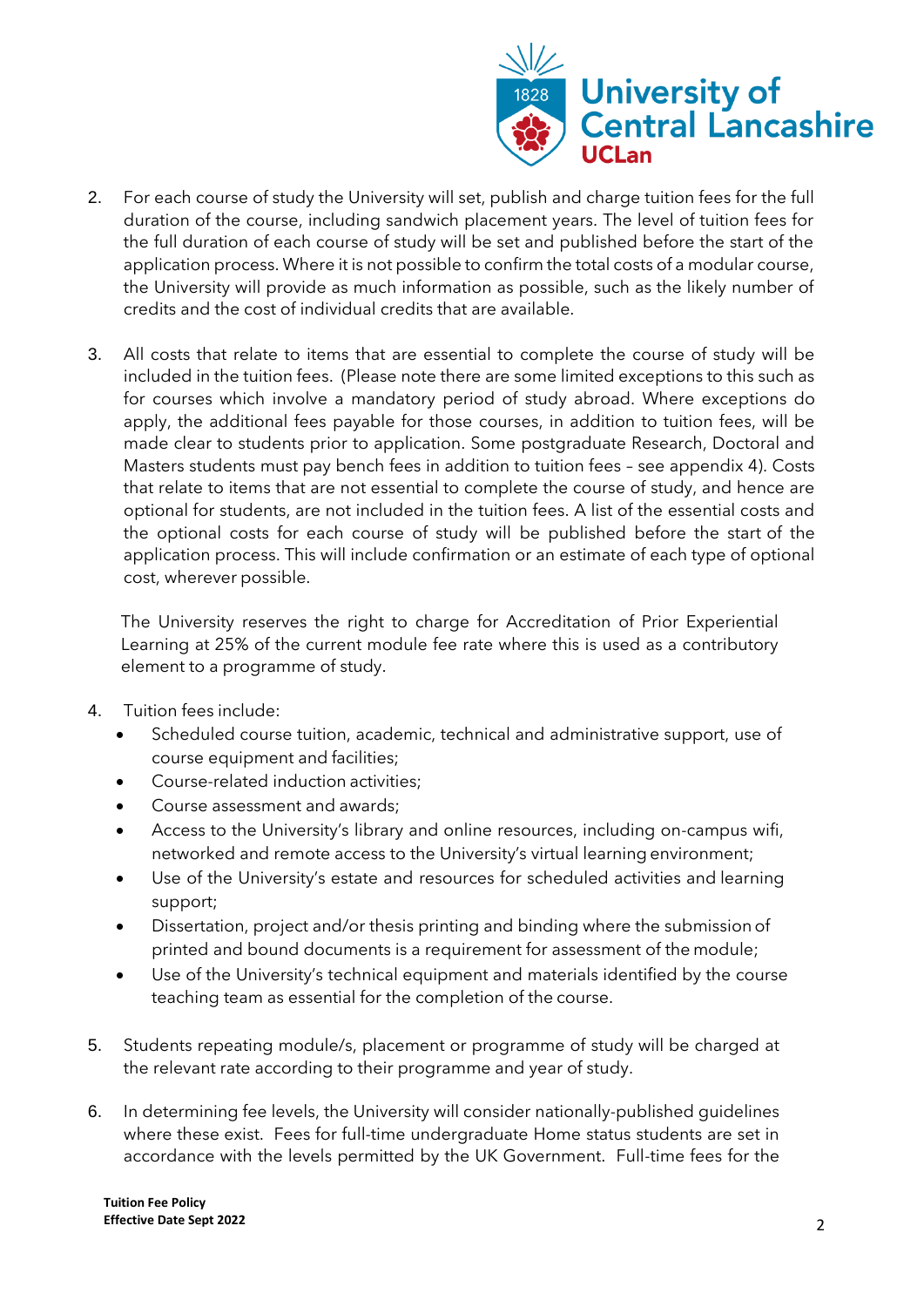

Channel Island and Isle of Man students are negotiated between the Island Authorities and the British Government.

- 7. The University operates a common fee structure for all its courses, which incorporates provision in Partner institutions, unless published as an exception, as approved by the University's Vice Chancellor's Group. No additional discounts may be offered without the approval of the University's VCG.
- 8. Any proposed increase in fees beyond the published amounts will require the approval of the Vice-Chancellor. Increases will only be permitted in exceptional circumstances to applicants where offers of a place have not yet been made by the University. For the avoidance of doubt, increases in tuition fees will not be made for applicants who have received offers, regardless of whether or not the offers have been accepted. There will be no increases in tuition fees for enrolled students unless a course change creates a scenarios whereby fees need to be recalculated.
- 9. Where it is intended to increase fees beyond the amounts previously notified pursuant to point 6 above, the University will:
	- a. notify applicants as early as possible of the increased fees;
	- b. explain why it is necessary to increase fees;
	- c. consider carefully any representations made by affected applicants, either as to the amount of the fee increase and/or to the timing of payment of the increased fee;
	- d. consider any evidence of hardship submitted by applicants and offer assistance where it reasonably can.
- 10. The University will ensure that the Tuition Fees Policy is operated fairly and consistently across the institution.
- 11. The University will ensure the prompt invoicing and collection of tuition fees.
- 12. The University operates various scholarship, bursary and fee remission schemes, which are approved from time to time by the University's VCG, and for which separate arrangements and procedures apply.
- 13. Tuition fee reductions and discounts are listed in Appendix 1.
- 14. When a student completes the enrolment process and registers or re-registers for their course, they become personally liable for the payment of tuition fees. (Except where the University holds a separate contract with an employing authority / government agency or other officially recognised body for the payment of fees.) This includes arrangements where students obtain sponsorship or funding, should the sponsor default or, where funding is refused under the rules operated by Student Finance – see also point 22.

They remain liable for those fees for the whole of the registration period unless they formally withdraw from the course. The University applies a policy of non-completion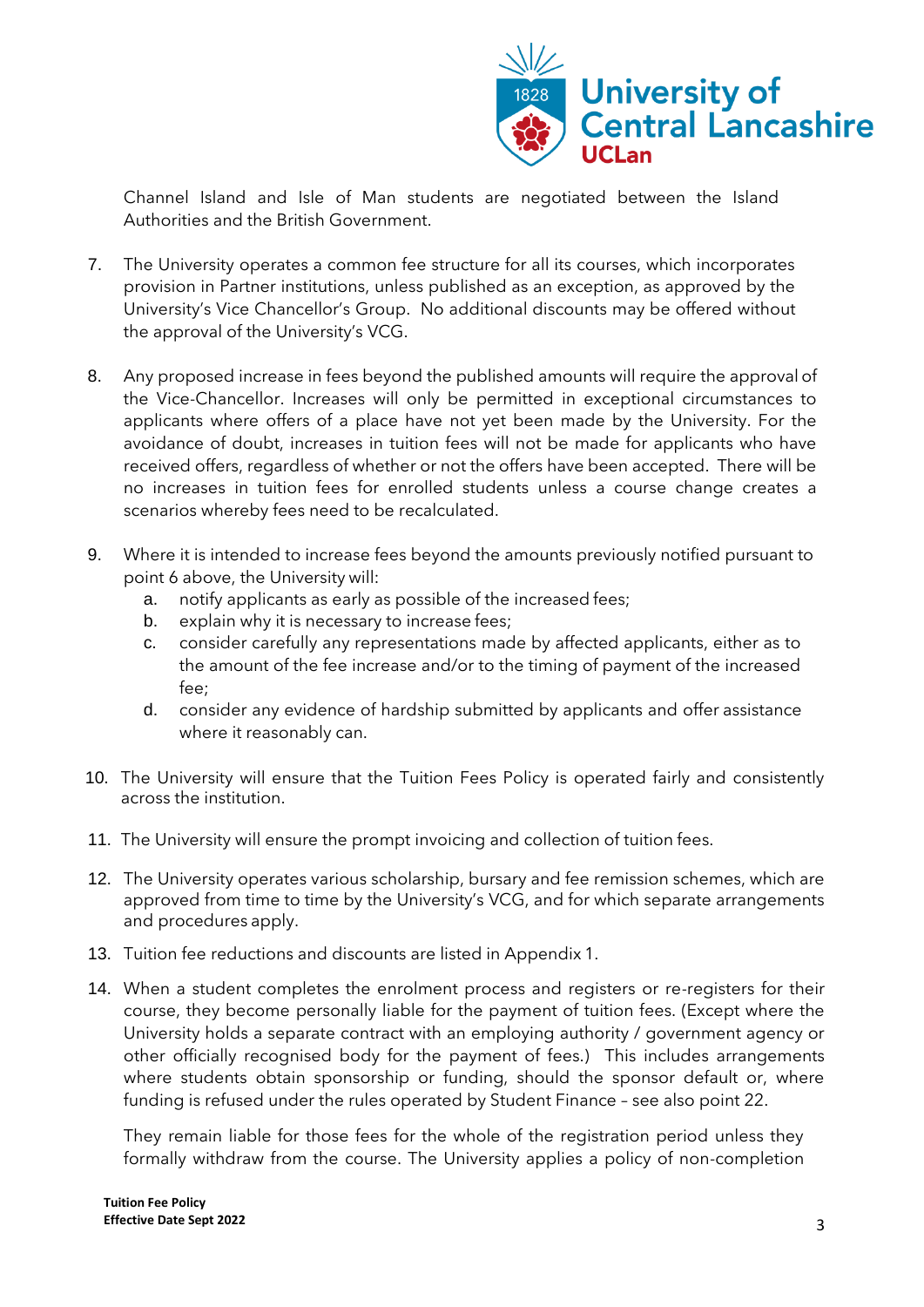

charges where a student withdraws from their studies. Details of such charges are provided in Appendix 2. Where a student is granted an approved interruption to study, their fee liability will be reduced as set out in Appendix 2.

- 15. Should a student's tuition fee liability change during their academic year due to a requested change in mode of study, or additional registration of credits, it is the student's ultimate responsibility to ensure that financial provision is made to cover any additional tuition fee liability.
- 16. Where exceptional circumstances force a student to withdraw from their course, which were unknown to the student at the point of enrolment, that student may request a review of the tuition fee charged, and the University may request such documentary or any other evidence as is reasonable to be able to consider such a request. Former students may appeal within a reasonable time period, normally 3 calendar months from leaving the University.
- 17. The University will develop and operate flexible procedures for the collection of fees to the benefit of students and the University.
- 18. The University has special requirements for the payment of fees and deposits by international students as set out Appendix 3.
- 19. The University adopts a supportive approach to its students with regards to the collection of tuition fees. The University will take steps to obtain the payment of tuition fees and course costs and, in doing so, will provide assistance to students where reasonable to help them meet their financial obligations. (For the avoidance of doubt, this does not include financial assistance unless otherwise specifically agreed.)
- 20. **Where necessary and proportionate, the University reserves the right to apply one or more of the following sanctions to any student who defaults on payments of tuition fees:**
	- a. suspend from study University library and computing facilities;
	- b. termination of enrolment and withdrawal from the University;
	- c. withholding certified transcript;
	- d. refusal to re-enrol;
	- e. withholding final award certificate;
	- f. denial of attendance at awards ceremonies;
	- g. refusal to issue Confirmation of Acceptance to Study (CAS);
	- h. include relevant details in any reference provided to a third party.
- 21. In deciding what steps to take in respect of the payment of tuition fees and course costs, the University will consider withdrawal of all access to learning.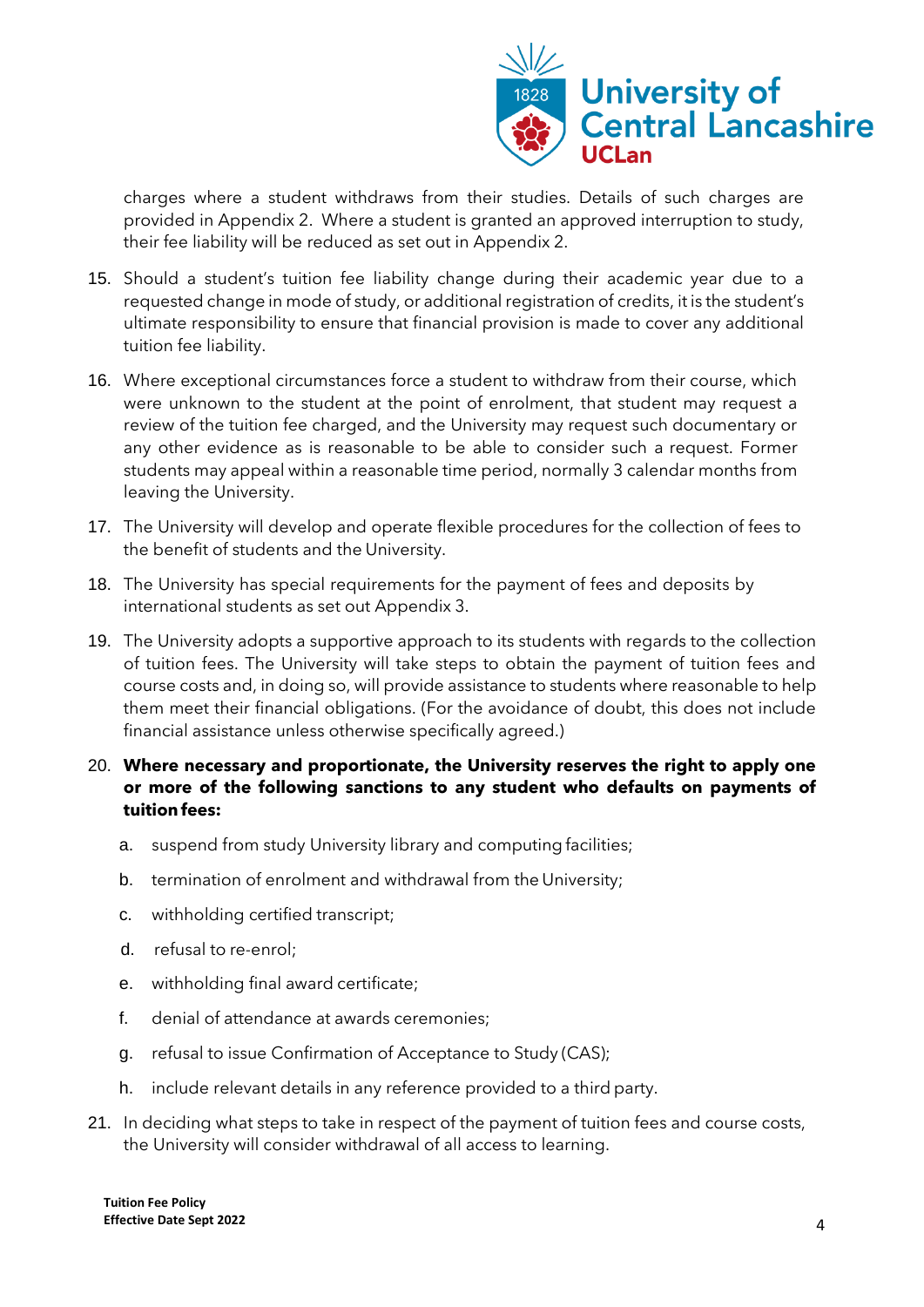

- 22. In addition to those steps referred to in point 18 above, the University reserves the right to pursue and /or seek recovery of any outstanding tuition fees through the courts. The University also reserves the right to refer students' unpaid accounts to external debt collection agencies.
- 23. If a sponsor or third party fails to pay some or all of the tuition fee on behalf of a student, the student will become personally liable for payment of the outstanding amount on the date which it was due from their sponsor or the third party.
- 24. The University reserves the right review and amend the Tuition Fees Policy at any time as appropriate.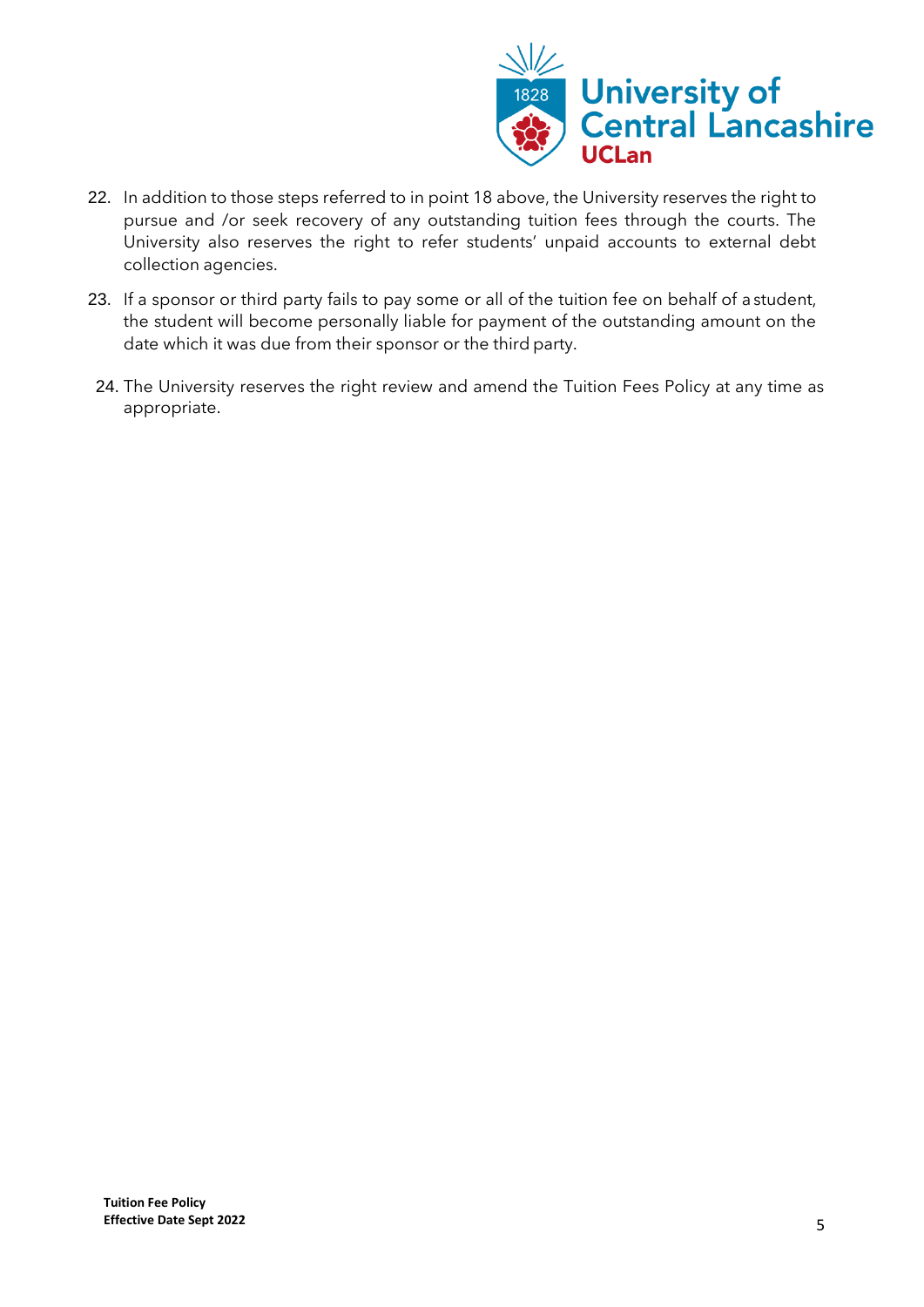

## **Appendix 1: Tuition Fee Reductions and Discounts**

Tuition fee reductions and discounts are set out below:

### **(i) Reductions**:

(a) a 50% reduction of tuition fees is made for part-time students in receipt of a state retirement pension.

(b) a 50% reduction of tuition fees is made to staff of the University, or a Partner institution\* who are registered on a course which forms part of their personal and professional development plan and which is approved by their line manager.

(c) a 50% reduction of tuition fees is made to retired University members of staff whoare also members of the Alumni Association.

(d) a 100% reduction of tuition fees is made to members of academic staff who are required to complete the PG Cert in Teaching and Learning in Higher Education and the Teaching Toolkit, as a condition of their contract of employment.

### **(ii) Postgraduate Courses Discounts:**

(a) a 20% discount is available to UCLan award holders studying a postgraduate taught course, or a postgraduate research degree (full or part time).

Note 1: Only one of the reductions specified in (i) and (ii) above may be granted to a student in any given academic year.

Note 2: Students who are registered on Higher / Degree Apprenticeship programmes are not eligible for the 20% discount or any other discounts.

Note 3: Students enrolled on courses or research degrees in Postgraduate Dental Education will not be eligible for discounted fees.

Note 4: With the exception of degree apprenticeship students, a part-time undergraduate student is defined as anyone undertaking up to and including 4.5 modules (90 credits) in a standard academic year for that course. Postgraduate students will be deemed to be part-time if they are undertaking up to and including 8.0 modules (160 credits) in a standard academic year of that course.

Note 5: Reductions apply to tuition fees only.

Note 6: For Cert Ed / PGCE students discounts will be at the discretion of the Partner institution\*.

\*A Partner institution in this instance is defined as an institution, in the UK and overseas, with a signed agreement with the University for the delivery of courses, or part courses, contributing towards qualification for University awards.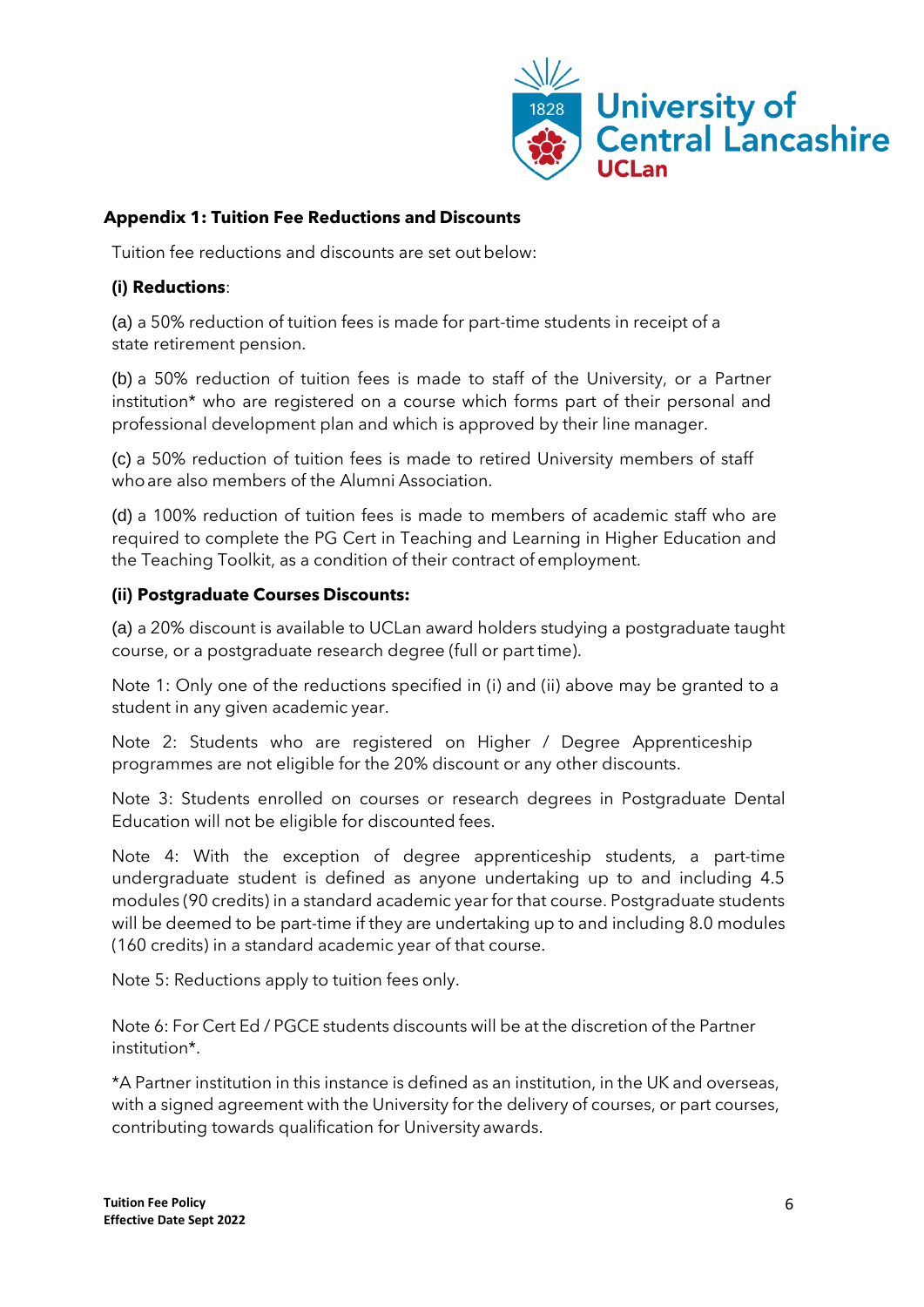

## **Appendix 2: Tuition Fee Liability for Withdrawal and Authorised Interruption**

### **of Studies**

When a student completes the enrolment process they become liable for payment of tuition fees. Students who decide to permanently withdraw from their course or who are granted an authorised interruption of studies must follow the formal process to withdraw or interrupt from studies in order to curtail their continued accrual of fee liability for the relevant registration period. Failure to do so will mean that the student continues to accrue fee liability. The University operates the following policy with respect to non-completion charges when a student does not complete the academic session and withdraws permanently from the course or is granted an authorised interruption to studies:

Undergraduate students and Postgraduate Taught students

Categories: all undergraduate students and postgraduate taught students

Those students who withdraw from or have an interruption to their studies will be charged a tuition fee based on their attendance on the course in accordance with the following scale:

Withdrawal/Interruption in term 1: 25% of the total annual tuition fee is charged

Withdrawal/Interruption in term 2: 50% of the total annual tuition fee is charged

Withdrawal/Interruption in term 3: 100% of the total annual tuition fee is

charged Postgraduate Research students

Categories: full and part-time postgraduate research\*\*

Where a student permanently withdraws from studies in the first 4 months of the academic year, 25% of the total annual fee is charged.

Where a student permanently withdraws from studies in months 5 to 8 of the academicyear, 50% of the total annual fee is charged.

Where a student permanently withdraws after month 8 of the academic year, 100% of the total annual fee is charged.

\*\*except for full time students in the writing up year for whom there is no fee reduction for non-completion

Where a student is granted an authorised interruption of studies, their fee liability willbe reduced pro-rata. On resumption of studies, the tuition fee liability willre-commence.

All students remain liable for fees during any unauthorised interruption to study. Retrospective approvals of interruptions to study are not permitted. Should a student seek approval of a retrospective interruption to study, liability for the payment of fees accrued will be determined by the Academic Registrar (or nominee).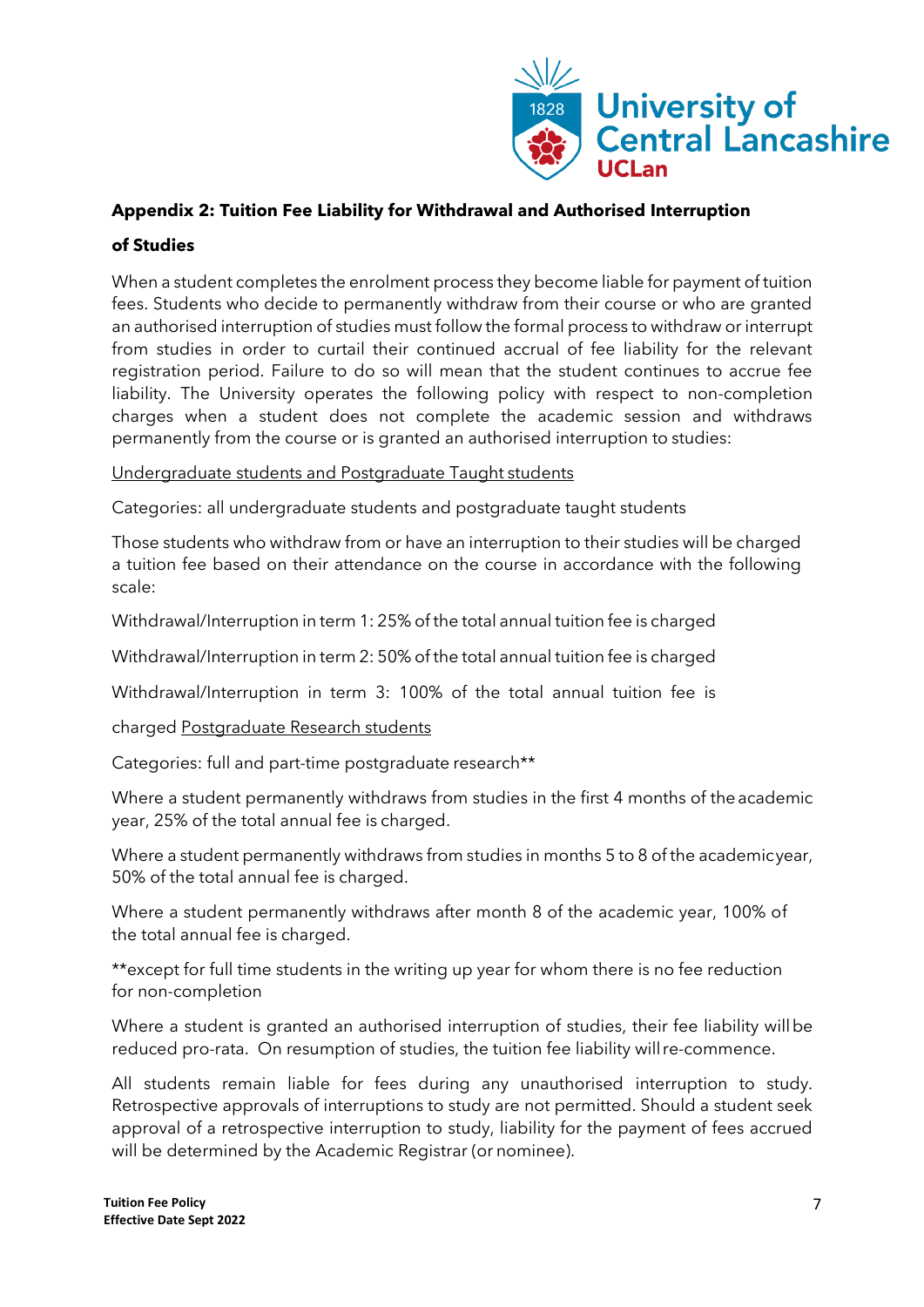

## **Appendix 3: Tuition Fee Deposit Policy for International Applicants**

The following policy applies to international applicants for entry to full‐time programmes. The following policy excludes sponsorship students where a formal sponsorship letter from an employer or embassy has been submitted to the International Office or the Research Student Registry.

All new international students must pay a deposit of 50% of their tuition fee before an unconditional offer letter and UK Visa and Immigration Confirmation of Acceptance for Studies (CAS) will be issued (does not apply to Distance Learning). The requirement for the payment of a deposit will be detailed on all conditional offer letters. Subject to statutory cancellation rights, the deposit will only be repayable in one or more of the following circumstances:

- i) the University's entry requirements are not met;
- ii) a visa is refused which causes the application to be withdrawn (evidence will need to be provided);
- iii) In exceptional circumstances where evidence is reasonably provided.

Under each of these circumstances an administrative fee of £250 will be retained by the University out of the deposit.

Students on UCLan franchise courses will be subject to separate arrangements that willbe communicated via their institution.

### **Students applying to the Pre**‐**sessional Programme**

For those students applying to the Pre‐Sessional programme, payment of tuition fees in full is required before an unconditional offer letter would be produced and a CAS issued.

### **Students progressing from UCLan or Cambridge Education Group programmes**

Students who are wishing to progress onto a further course of study at UCLan (i.e. UG toPG or IFP to UG; or CEG to UG or PG) will be required to pay a tuition fee deposit of £1,000. Subject to statutory rights of cancellation, the deposit will only be repayable in the circumstances described at i) to iv) above.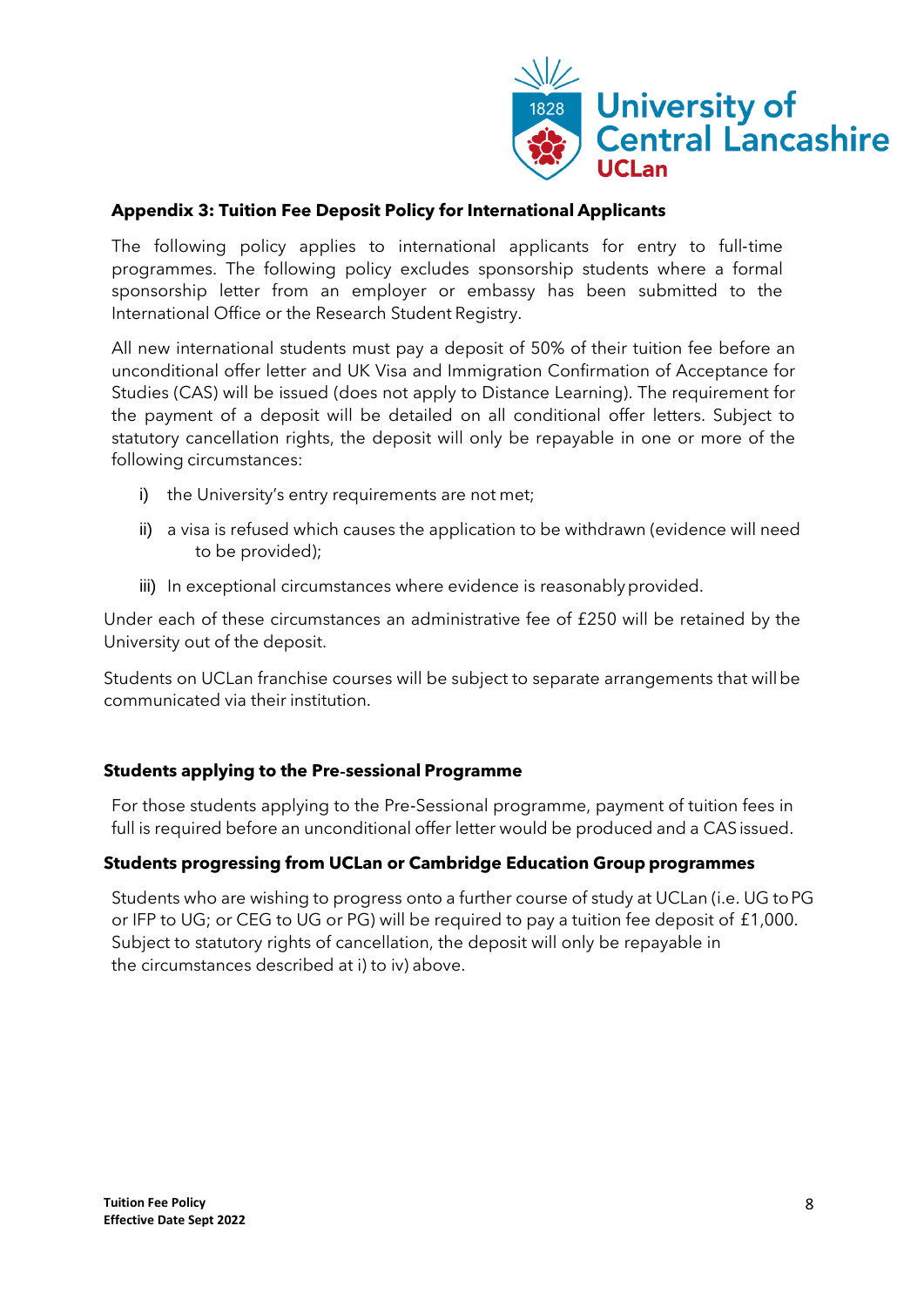

### **International Tuition Fee Payment policy**

The deposit must be paid prior to the issue of an unconditional offerletter and CAS.

There are two payment options for the balance of the fees:

- 1. students who pay in full by the 1 October will receive an additional £300 bursary (except franchise and Jiangnan articulation students)
- 2. students can choose to pay in two instalments (for which there is an administration fee of £150 payable on enrolment

### **Appendix 4: Postgraduate Research Doctoral and Masters students only**

### **ONLY APPLICABLE TO NEW STUDENTS IE THOSE STARTING THEIR COURSE IN SEPTEMBER 2015 OR LATER**

### **Policy on charging bench fees leading to a Postgraduate Research Degree award.**

- 1. A bench fee is defined as a fee charged, in addition to Tuition Fees, to cover specific extra costs associated with laboratory or field work, which is part of an individual's doctoral or master's thesis proposal. Bench fees are an annual charge which will apply in addition to the tuition element of fees in each year of the programme, except the writing up year or period.
- 2. Only the following extra costs may be charged as bench fees:
	- a. Laboratory or specialist consumables;
	- b. Specialist technical support which is not available within the University;
	- c. Specialist off-site testing of samples or processing of data which cannot be done at the University;
	- d. Travel to other laboratories or field sites, which is essential to complete the project.
- 3. Bench fees for new entrants will be applied at the following rates:

| Band 1 | £0     |
|--------|--------|
| Band 2 | £750   |
| Band 3 | £1500  |
| Band 4 | £2250  |
| Band 5 | £3000  |
| Band 6 | £5000  |
| Band 7 | £8000  |
| Band 8 | £10000 |
|        |        |

4. Where bench fees are applied these must be clearly set out in the offer documentation, on the website or wherever else the programme is advertised. The offer letter should specify the aggregate fee for each year of study (i.e. the total of the tuition fees and bench fees), and this aggregate fee should be the total annual fee due for the programme.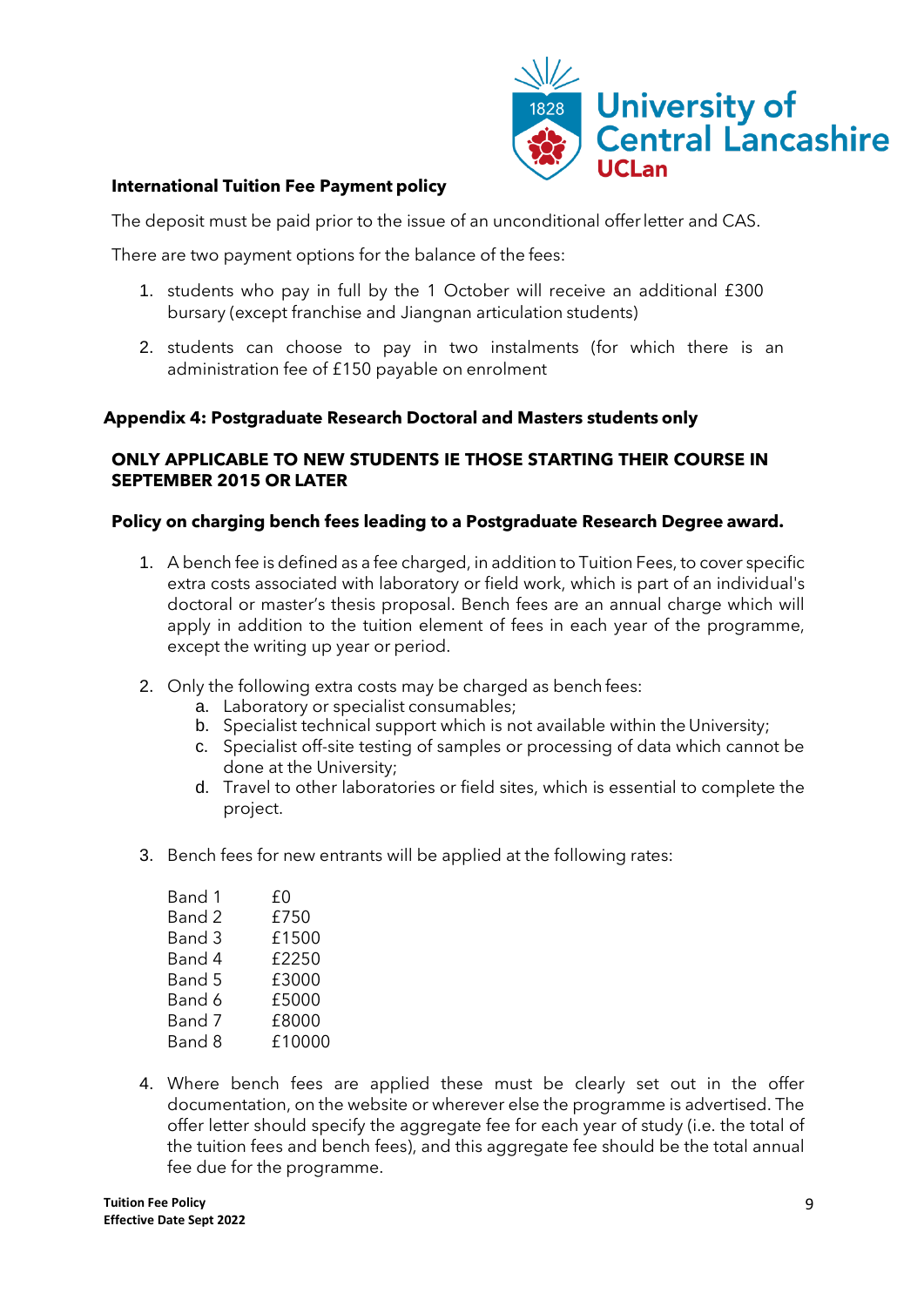

- 5. Bench fees will not apply to costs which are included within Tuition Fees.
- 6. The Research Degree Tuition Fees include**:**
- Scheduled course tuition, supervision, academic, technical and administrative support;
- Use of standard equipment and facilities;
- induction activities;
- Course assessment, annual progress monitoring, viva examination and awards;
- Access to the university's library and online resources, including on-campus wifi, networked and remote access to the university's virtual learning environment;
- Use of the university's estate and resources for scheduled activities and learning support;
- Final dissertation and/or thesis printing and binding where the submission of printed and bound documents is a requirement for assessment;
- Use of the university's standard technical equipment and materials.

The Research Degree Tuition Fee does not include the post-viva fee for reregistration if applicable.